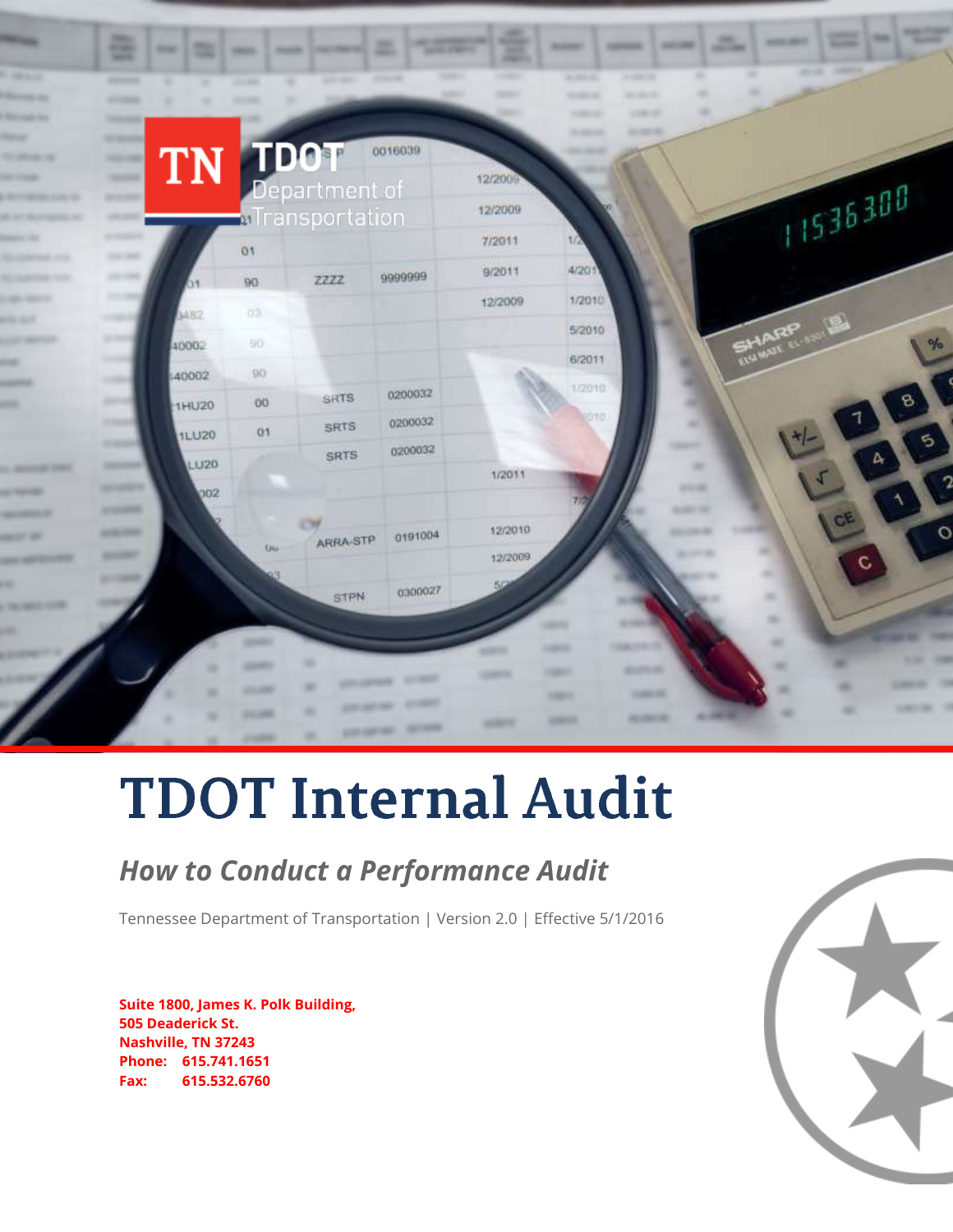## TABLE OF CONTENTS

| 1              |                                               |  |  |  |  |
|----------------|-----------------------------------------------|--|--|--|--|
|                | 1.1                                           |  |  |  |  |
| $\overline{2}$ |                                               |  |  |  |  |
|                | 2.1<br>$2.2\,$                                |  |  |  |  |
| 3              |                                               |  |  |  |  |
| 4              |                                               |  |  |  |  |
|                | 4.1<br>4.2<br>4.3<br>4.4<br>4.5<br>4.6<br>4.7 |  |  |  |  |
| 5              |                                               |  |  |  |  |
|                | 5.1<br>5.2<br>5.3<br>5.4<br>5.5<br>5.6        |  |  |  |  |
| 6              |                                               |  |  |  |  |
|                |                                               |  |  |  |  |
|                | 6.1<br>6.2                                    |  |  |  |  |
| 7              |                                               |  |  |  |  |
| 8              |                                               |  |  |  |  |

**Sensitivity, Centrality, and Materiality**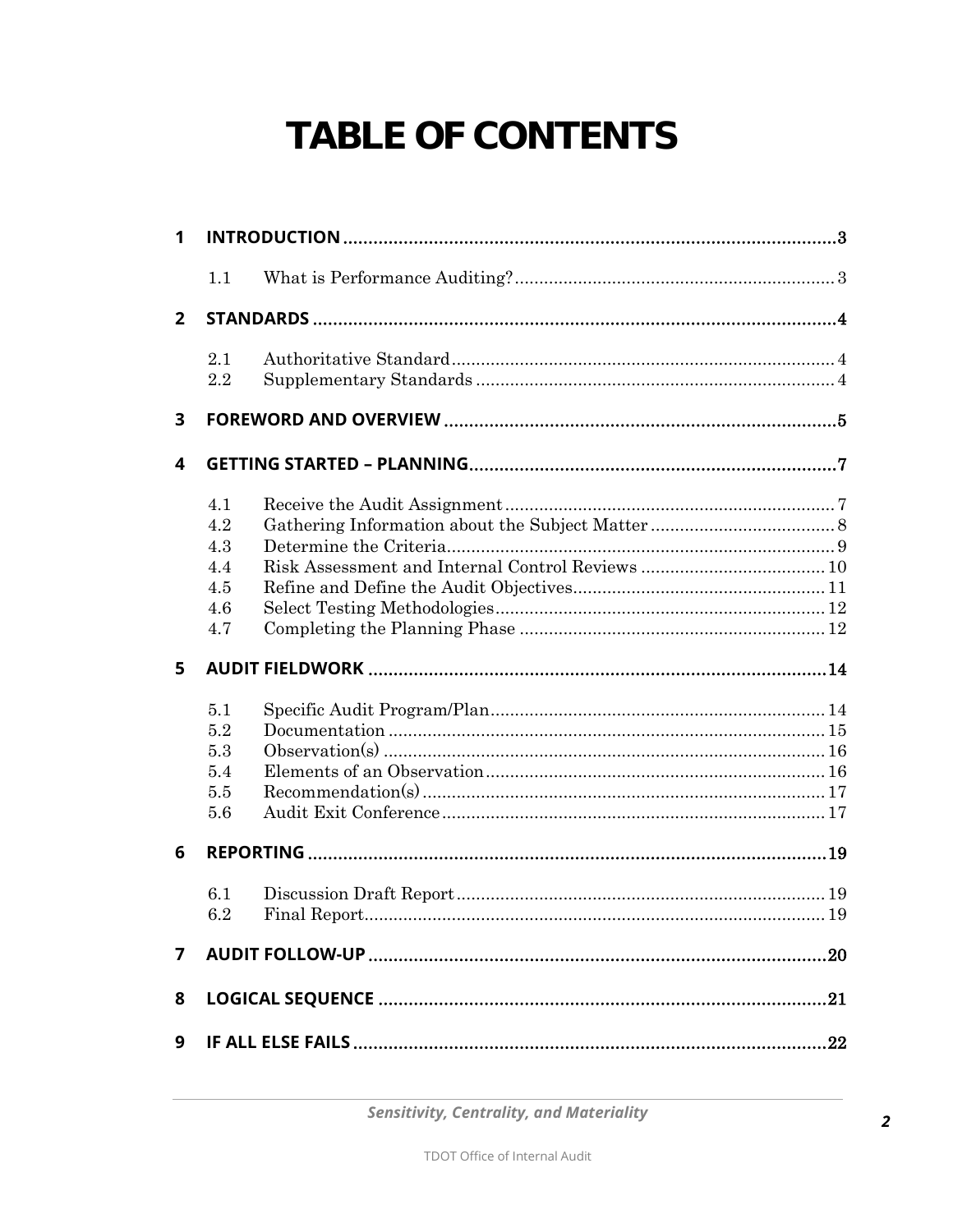<span id="page-2-0"></span>**1 INTRODUCTION**

This "*How to Conduct a Performance Audit Guide*" is designed to help the TDOT's Government Accountability Professionals (GAP) understand the process for conducting performance audit engagements. For specific guidance on quality standards, project management, and specific audit guidance auditors must refer to the *"TDOT Internal Audit Policies, Procedures, and Audit Guide"*.

### <span id="page-2-1"></span>**1.1 What is Performance Auditing?**

Government performance auditing is an offshoot of operational auditing that focuses on improving how governments provide programs and services. According to Government Auditing Standards (GAS), "*Performance audits are defined as audits that provide findings or conclusions based on an evaluation of sufficient, appropriate evidence against criteria*" (GAS, 2.10).

Performance auditing is slightly more complex than a pure financial and a pure compliance audit engagement. Because it encompasses the operations, performance audits tend to take a broader look at a division, an operation, a process, or even a transaction. Performance audits provide objective analysis to assist management in improving operational performance, reducing costs, and facilitating informed decision-making.

Performance audit objectives can vary, but the goal is to assess program effectiveness, economy, and efficiency; ensuring the presence of internal controls; compliance with laws, policies, and regulations; and prospective analyses. Performance audits may have more than one overall objective (GAS A2.02)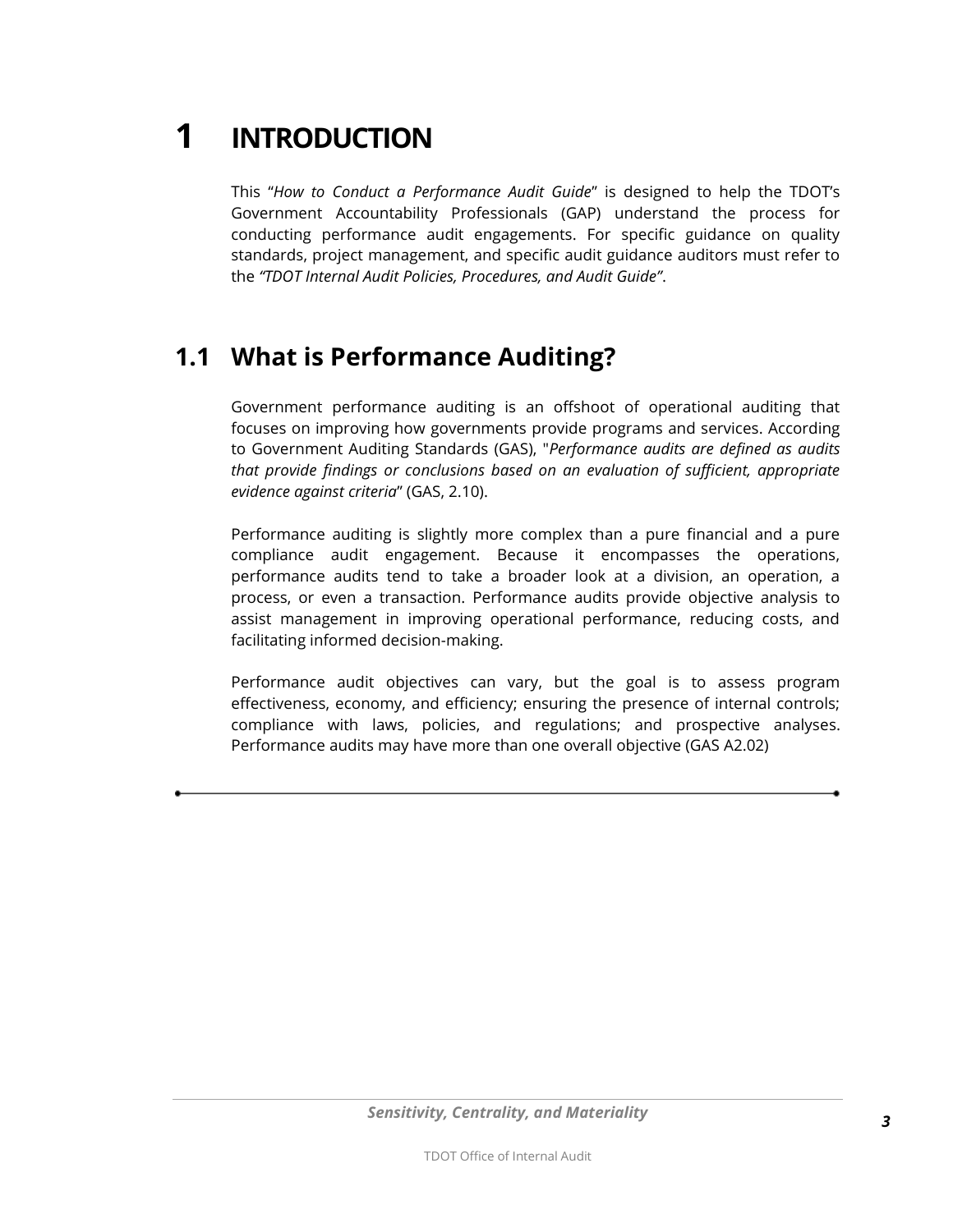<span id="page-3-0"></span>**2 STANDARDS**

To guide auditors in performing the work, we follow guidance provided by standard-setting bodies such as the Government Accountability Office (GAO), the American Institute of Certified Public Accountants (AICPA), and others. These professional standards *do not necessarily* dictate how we conduct the audit; but they do set quality expectations, for which to judge our performance of the audit engagement. Standards are principle-focused and provide a framework for performing high-quality audit work. Three distinct demarcations govern a performance audit engagement, the (a) planning phase, (b) fieldwork, and the (c) reporting phase. We mark the end of each phase by a tangible work product, namely, (a) the planning memorandum, (b) observation sheets, and (c) the draft and final reports respectively.

### <span id="page-3-1"></span>**2.1 Authoritative Standard**

The Office of the Internal Audit adheres to Government Auditing Standards (GAS), sometimes referred to as the Yellow Book or GAGAS, as promulgated by the Comptroller General of the United States' Government Accountability Office, Washington, D.C.

- We conduct audit and attestation engagements in accordance with all applicable GAS standards.
- For all audit and attest work undertaken by IA, auditors shall follow all applicable GAGAS requirements and cite the extent of compliance with those requirements in the audit report.
- We will conduct Non-audit projects in accordance with appropriate standards, based on the needs of the engagement. When conducting nonaudit engagements, our reports will not reference compliance to GAGAS.

### <span id="page-3-2"></span>**2.2 Supplementary Standards**

The Yellow Book allows the IA to use other professional standards issued by other authoritative bodies in conjunction with GAGAS such as:

- The AICPA for financial audits and attestations (GAS 2.20 a).
- The IIA for performance audits (GAS 2.21 a).
- The ISACA for information technology engagements (GAS 2.21 e).

Supplementary standards will be utilized whenever the performance audit engagement necessitated its use. A Modified or Unmodified GAGAS compliance statement will be included in the final report as applicable (GAS 2.24).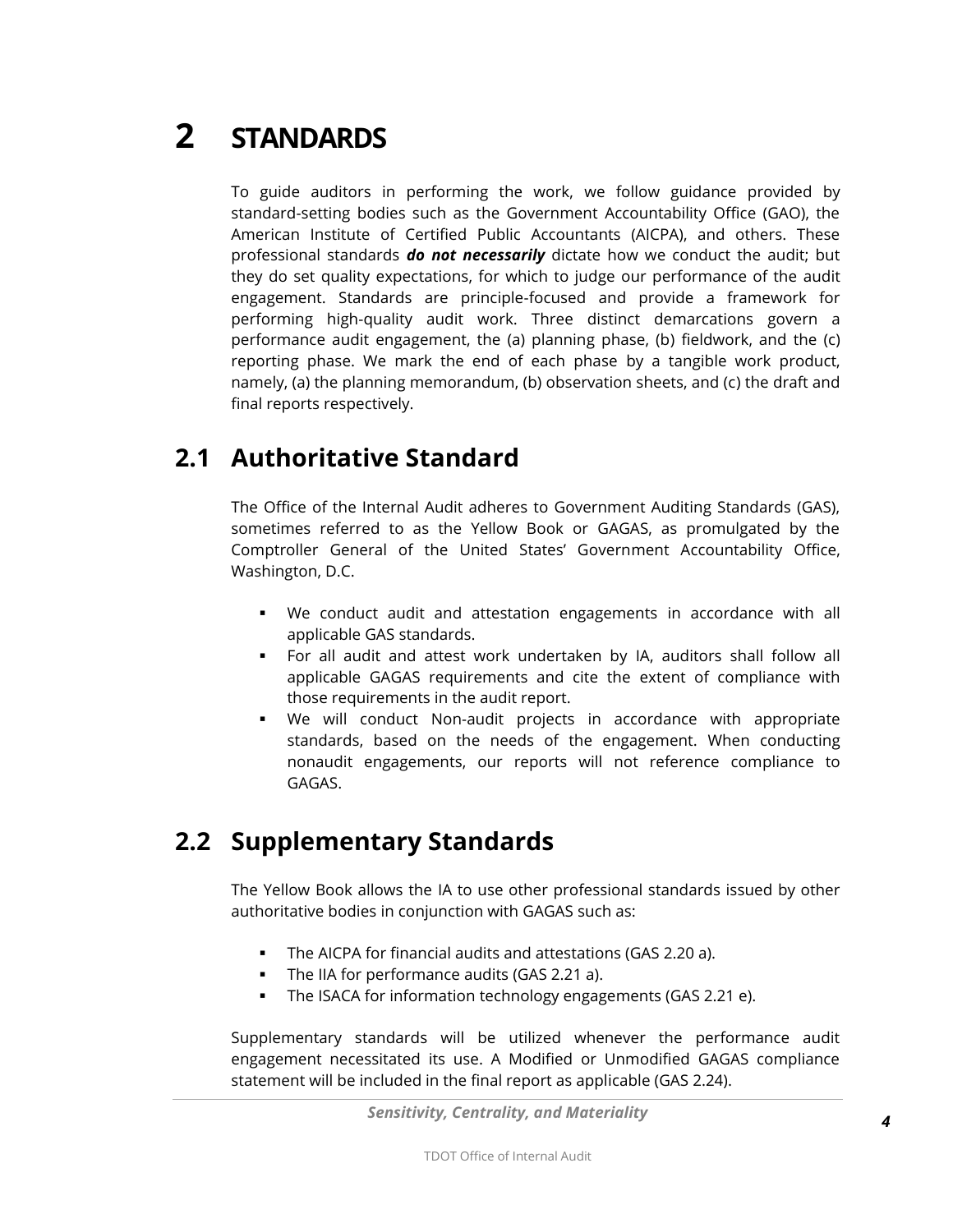### <span id="page-4-0"></span>**3 FOREWORD and OVERVIEW**

### *"Auditing is auditing is auditing"*

This section of the manual provides a *big picture* view of the entire audit process. This manual is designed to allow the auditor to gain confidence to take on any audit assignment. An audit is an audit is an audit and they all work the same way; no matter where you are and what industry you are in. All audits go through the same basic steps. However, depending on the engagement, the sequential order may differ.

#### *What differs between types of audits?*

Audit engagements differ only in three elements:

- **Subject Matter** what you will be auditing
- **Criteria** what you will be using to evaluate the subject matter against
- **Standards** What standards are applicable to the engagement (AICPA, GAGAS, or IPPF)

#### *Example of Differences*

|                                 | <b>FINANCIAL</b>            | <b>COMPLIANCE</b>               | <b>PERFORMANCE/</b><br><b>OPERATIONAL</b> |
|---------------------------------|-----------------------------|---------------------------------|-------------------------------------------|
| <b>SUBJECT</b><br><b>MATTER</b> | <b>Financial Statements</b> | Grants                          | ????                                      |
| <b>CRITERIA</b>                 | <b>GAAP</b>                 | Grant<br>Requirements           | ????                                      |
| <b>STANDARD(S)</b>              | <b>AICPA or GAGAS</b>       | AICPA, GAGAS, or<br><b>IPPF</b> | <b>GAGAS or IPPF</b>                      |

#### *Auditing is NOT linear*

It is true that for all audits, the plans, objectives, and procedures may change because auditing is a dynamic process. However, for the purpose of teaching the audit process, auditing has to be shown as a linear activity divided into phases. For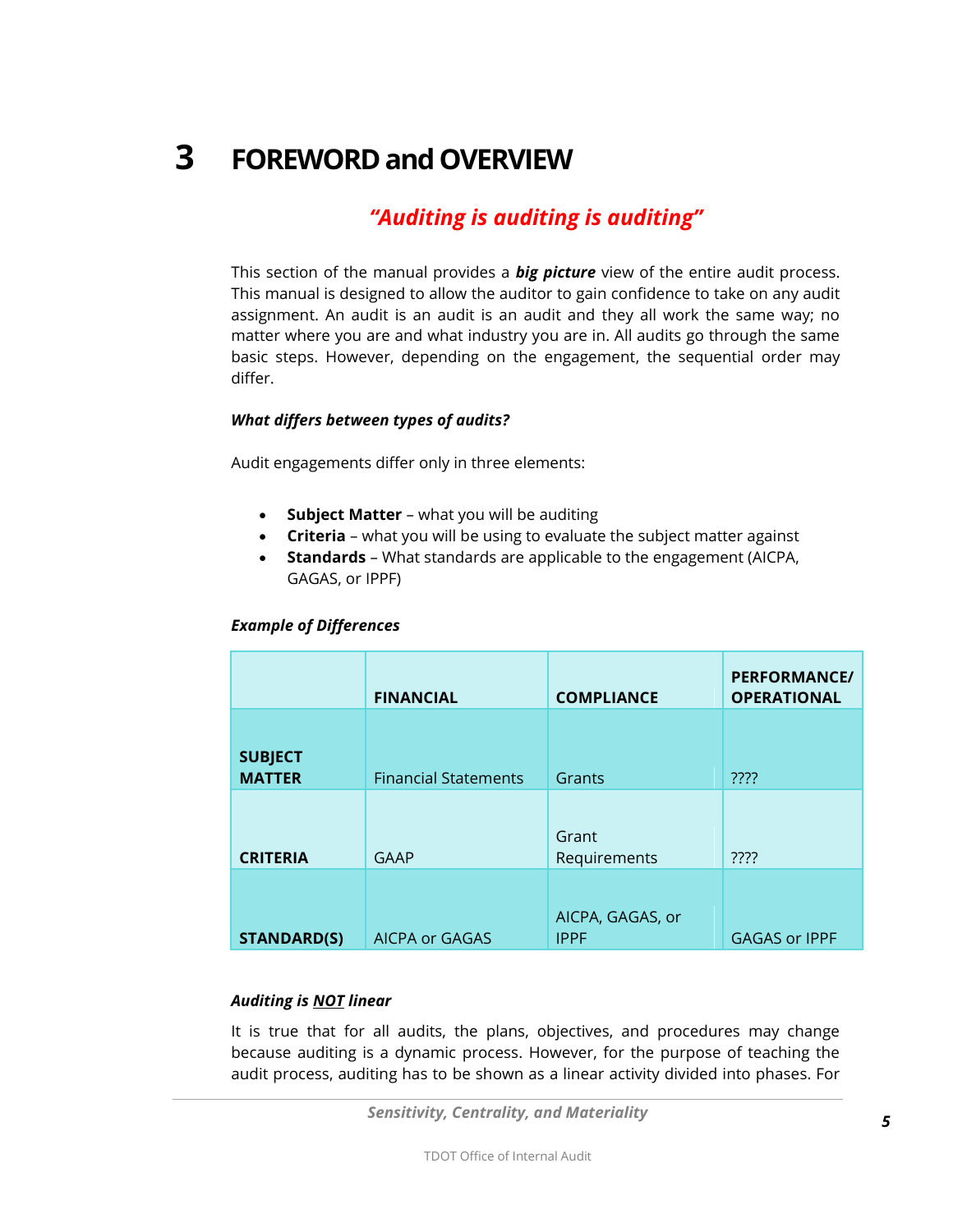example, in the stepwise illustration of the audit process below, observations or findings are listed at or near the end but in reality observations can appear at any point of the process. It is the job of the auditor to obtain sufficient evidence to substantiate the observations. Therefore, observations are developed as the audit progresses.

#### *Which of the auditing standards dictate the order of audit activities?*

Unbelievable but true, GAGAS and the IPPF do not provide guidance on the ordered steps to conduct an audit. The only standard-setting body that does this is the AICPA, and their guidance is in the form of a "conceptual framework". The conceptual framework is actually a risk assessment process and is decision-making model; it is comprised of:

- **1. Gaining an understanding of the subject**
- **2. Assessing risks**
- **3. Responding**

*For specific language on the standards, see AICPA AU-C 315 "*Understanding the Entity and Its Environment and Assessing the Risks of Material Misstatement*".*



### **Audit Planning Steps:**

*Sensitivity, Centrality, and Materiality*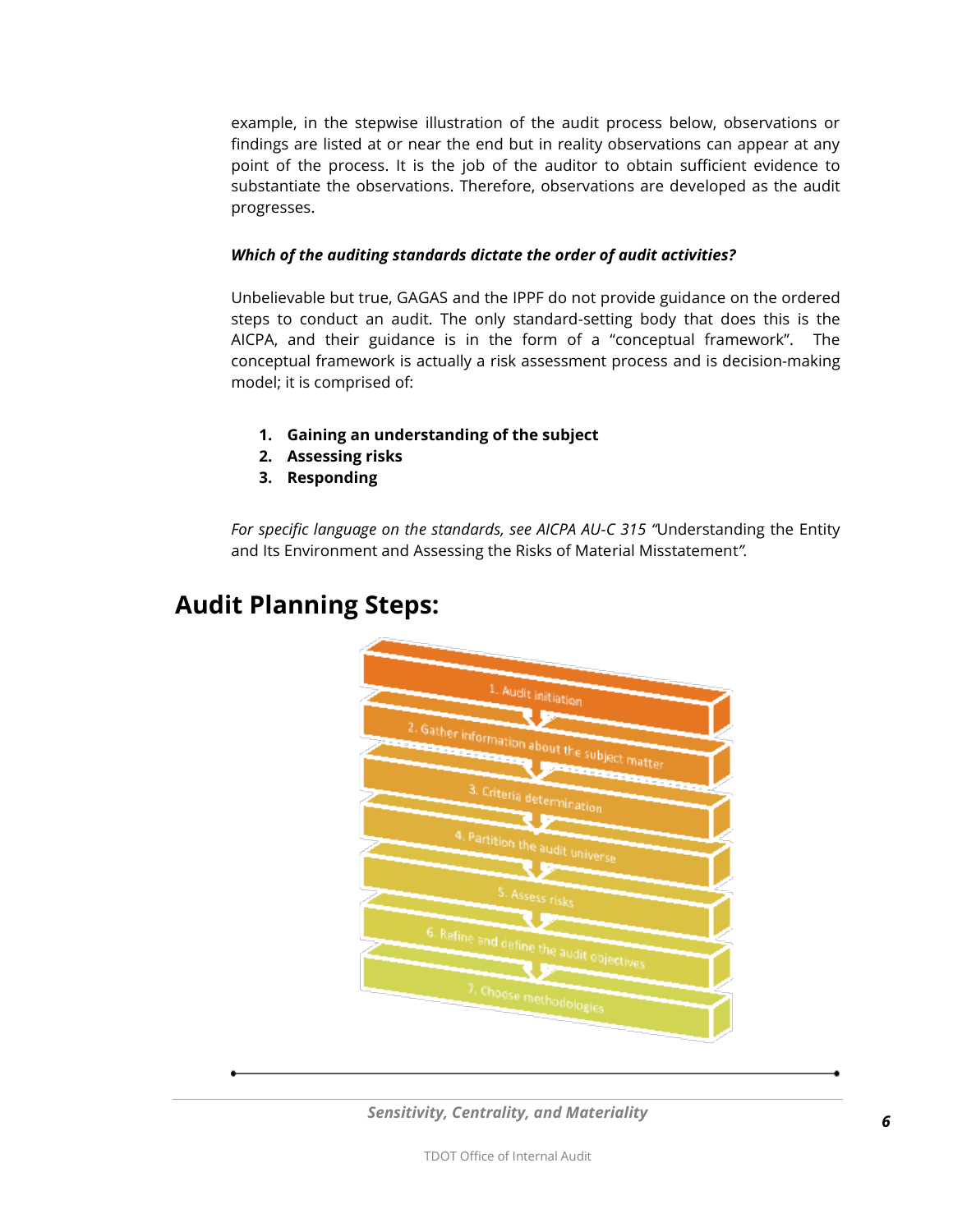## <span id="page-6-0"></span>**4 GETTING STARTED –PLANNING**

### <span id="page-6-1"></span>**4.1 Receive the Audit Assignment**

Once the auditor receives the audit assignment, the planning phase is underway. Planning is the most critical part of an audit engagement. A well thought out and planned engagement is the key to audit efficiency. Planning begins with acquiring a knowledge of the audited entity and their essential operations; delineating the scope of work; setting broad objectives that will be specifically defined at the conclusion of the audit survey; assessing inherent risks and their corresponding controls (and the resulting residual risks); developing the testing approach or methodology to meet the audit objectives; allocation of audit resources; and the anticipation of problems and making required adjustments.

The overall objectives of the audit planning phase are (1) to gain an understanding of the auditee, (2) understand the organization's control environment, and (3) to prepare a functional and effective work program that will be utilized during fieldwork.

All members of the audit team must understand the auditee, the audit scope, and their role in the audit.

#### **Set Broad Audit Objectives**

Broad objectives are generated several ways. Usually, the broad objectives are determined by the results of enterprise-wide risk assessments, persistent audit issues in one area, management requests, or emerging issues.

Audit management initiates the broad audit as delineated within the annual audit plan. The audit manager and the in-charge auditor discuss these broad objectives to the auditee at the entrance conference.

#### **Setting the Scope of the Audit**

The scope of the audit is also a predetermined activity determined by audit management. Similar to the broad objectives, the Principal Auditor and the incharge auditor discuss these with the auditee at the entrance conference.

#### **Entrance Conference**

After the auditee receives the audit notification (sent by the Audit Director or the Principal Auditor through email), a formal entrance conference is arranged. The Principal Auditor will arrange the date and location of the entrance conference and will normally request that the Division Director and/or Deputy be in attendance as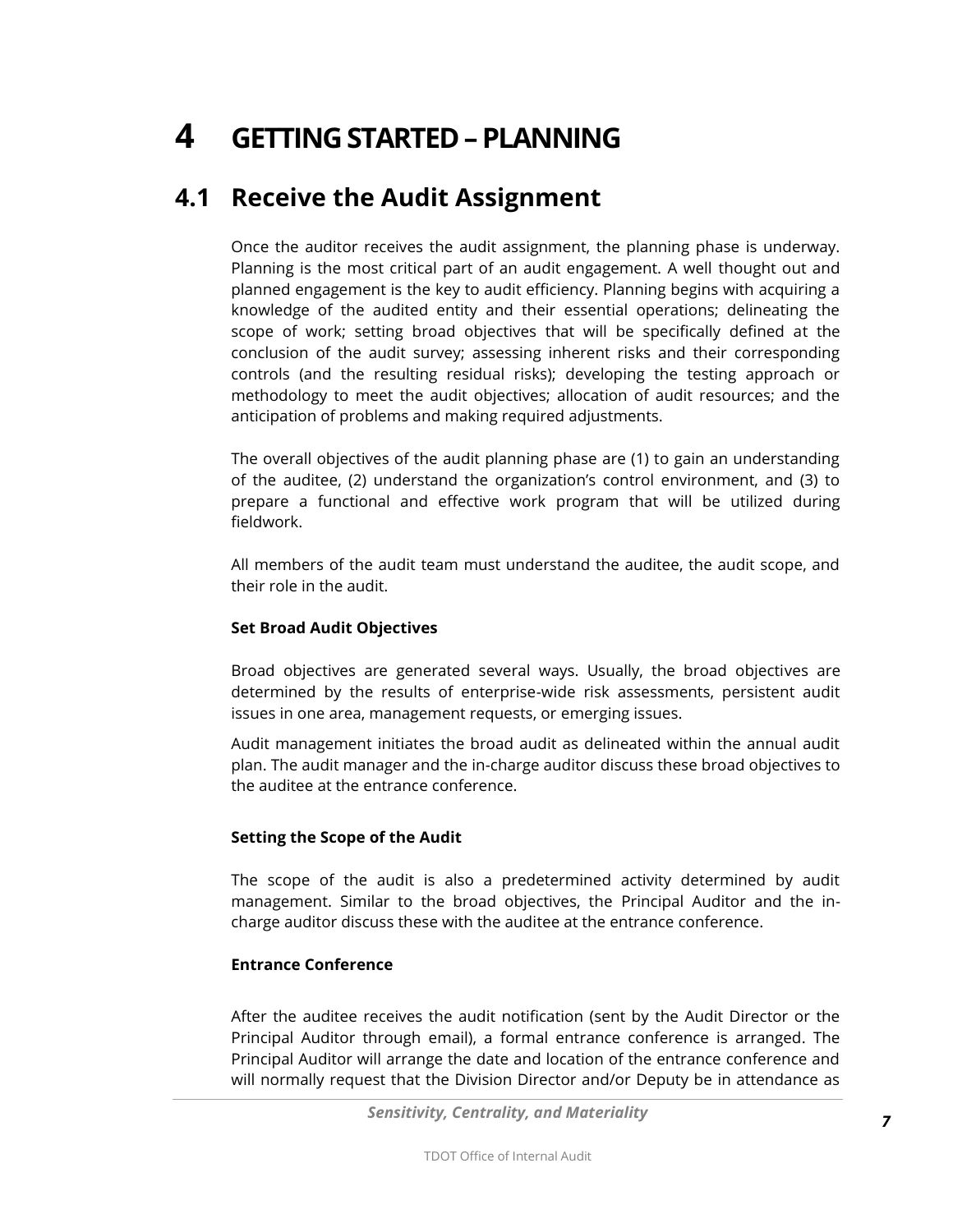well as other key individuals. Auditors use this meeting to solicit the support of the audit client and include an inquiry on the audit client's perception of the objectives, scope, and related risks for the project.

#### *Deliverables:*

- Entrance Conference Agenda
- Documentation of the Entrance Conference

### <span id="page-7-0"></span>**4.2 Gathering Information about the Subject Matter**

Information gathering begins before the formal entrance conference. This is the most fun that the auditor will have (!). Once the audit has been announced, the auditor proceeds to conduct research; review policies and procedures; conduct process walk-throughs and facility tours; interview staff and management; and even "googling".

### **WARNING!!!**

This phase of the audit normally called *scoping* is highly immersive. It is important that the auditor stay focused to minimize waste of audit resources. Scoping should be limited to 10 percent of budgeted audit time.

Much of the formal planning activity focuses on understanding the auditee and their operations. In the course of conducting a performance audit, auditors need to obtain information regarding the auditee and answer the following questions:

### *What rules, regulations, policies, and procedures govern the activities of the auditee?*

To obtain the answers, the auditor must conduct research and inquiries. Ask the auditee if there are specific regulations that they must abide by; conduct research on specific statutes and rules. Review the current statutory authority, duties, responsibilities, and functions of the entity. You may also obtain information from other state DOTs, federal and state oversight bodies, or industry information.

### *Gain an understanding of the auditee' s financial flow of resources*

Auditors should understand the financial inflows and outflows of resources by the auditee. Do they have revenues? What are the sources? In what form is this received? What is their budget? What are their actual expenses? Who are involved in the process? Conduct interviews and map the process.

### *What unique computer systems does the auditee utilize?*

A large part of understanding an operation is getting to know activity-specific computer applications. What does the application do for the entity? What type of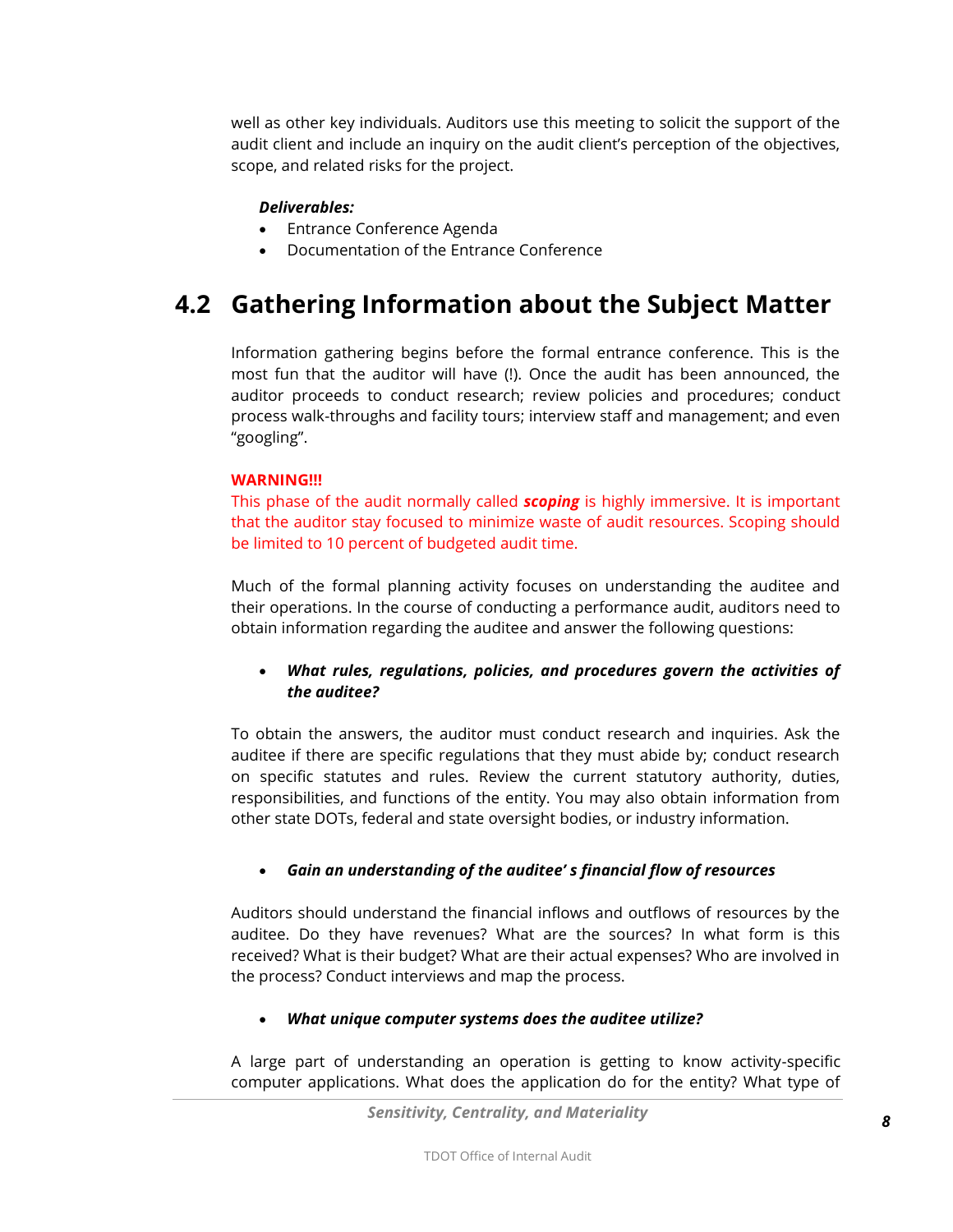data do they keep? Who is responsible for the computer information? Who may have access to the information? Who or what determines the level of access to the system. At the conclusion of the inquiry, we want to know what computer data the auditee maintains and determine the reliability of computer generated data for audit purposes (e.g. whether such data will be used merely for background/supporting information or whether it will be used as the basis for a conclusion/result).

#### *What key activities does the auditee perform?*

It is critical that auditors identify the key activities performed by the division and obtain an understanding of the process flows. Some divisions will have several functions (ex. Finance would have AR, AP, Payroll, Budgeting, etc.). Auditors will need to understand these operational activities pertinent or relevant to the audit objectives. Process mapping can be conducted by a thorough walkthrough and documenting the workflow process using flowcharting software or narratives. After completing the documentation, provide a copy to the auditee, and have it reviewed for accuracy and confirmation of the information.

### *Deliverables:*

- Information Survey Documentation
- Interview Documentations
- Process Mapping Documentation (Visio or Narrative)
- Computer Application Systems Documentation
- Fraud Roundtable Documentation

### <span id="page-8-0"></span>**4.3 Determine the Criteria**

At this point in the engagement, it is necessary for the auditor to define the criteria and conclude or opine that the subject matter meets criteria. This is really the entire job in a nutshell. Criteria are best when:

- It comes from an objective third party
- It is agreed-upon by the auditor and the auditee
- It is free of subjective interpretation
- It comes from an authority on the subject matter

### **WARNING!!!**

Auditors should try to refrain from using *good or prudent business practices* as the sole criteria unless it was initially agreed-upon by both parties. Why? Because using *prudent business practice* can be very subjective ("I know better than you"), condescending ("you are not doing a good job"), and even insulting ("everyone else does it, why aren't you?"). To most auditees, an auditor's subjective opinion means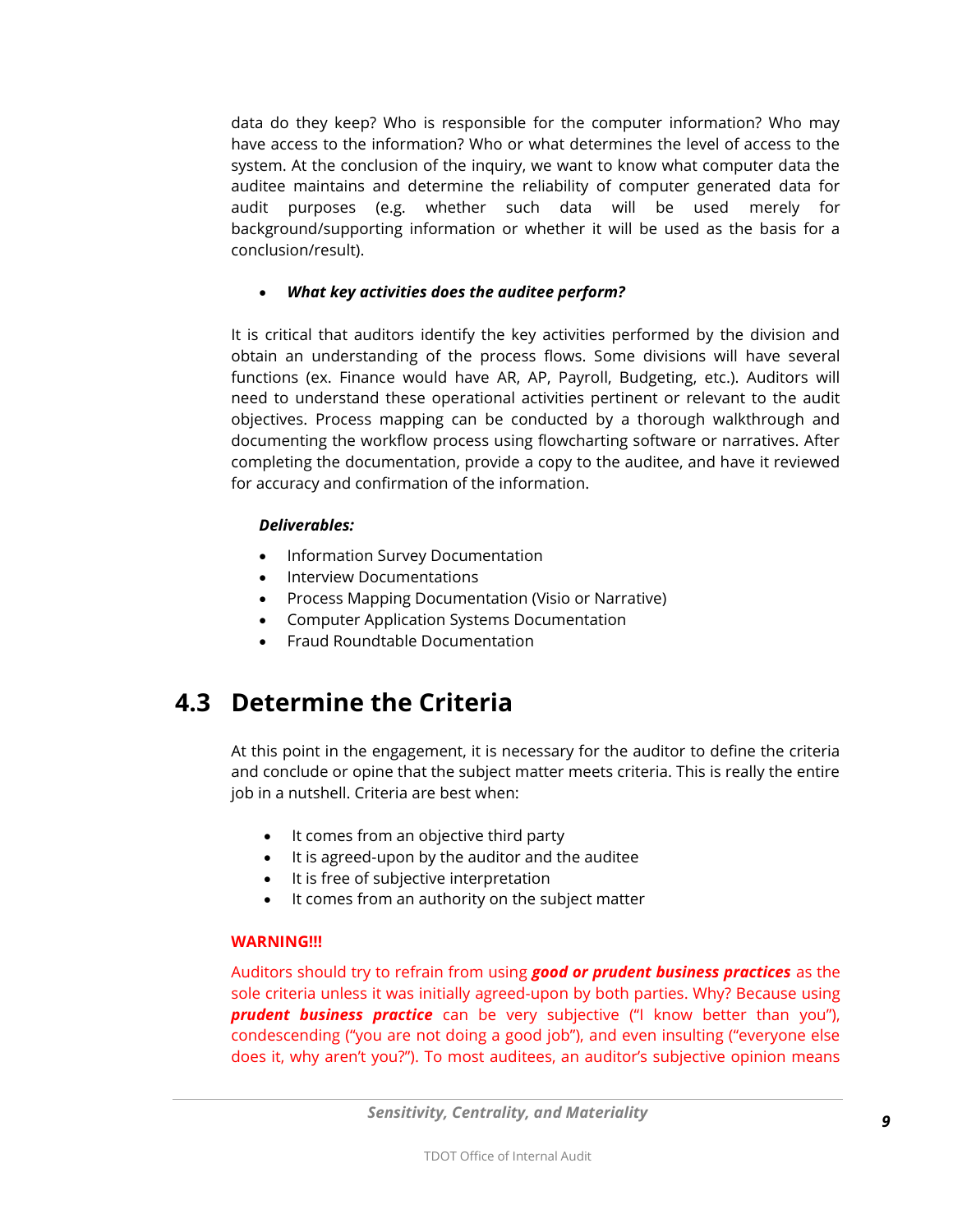Jack squat. Prudent business practice criteria should only be used on a supplementary basis.

#### *Deliverables:*

 Specific criteria to evaluate the subject matter against (will be delineated in the planning memo)

### <span id="page-9-0"></span>**4.4 Risk Assessment and Internal Control Reviews**

A risk assessment is the identification and analysis of relevant risks to achievement of objectives. The purpose of risk assessment is to focus audit work on important program elements or audit areas that may be at risk ("what can prevent the entity from meeting their own objectives?"). There are really two phases to the risk assessment (1) assessing the inherent risks, and (2) assessing the control risks.

Assessing inherent risks answers the "*who cares?*" question. Assessing the control risks answers the "*do they have controls about these items I care about?*" question. The auditor assesses inherent risks first ("decide if we care") and evaluates controls second.

#### **WARNING!!!**

Auditors must note that although the risk assessment is completed during the initial planning phase, it is a dynamic process that can be, or is, updated throughout the audit process as needed.

Identifying risks and vulnerabilities enables the audit team to determine appropriate issues for audit and maximize effectiveness. There should be no preconception of the adequacy of existing procedures and controls. In order to document the risks identified during the planning phase, a Risk Register is completed.

The Risk Register summarizes and evaluates information that will be used to identify potential audit issues and develop audit programs. The Risk Register includes several elements from type of risk to mitigating controls. Some (not all) of the things that should be considered are:

- Which programs or activities are susceptible to fraud, waste, abuse, or mismanagement
- Where are the large dollar volume transactions taking place and what are the controls
- Has management expressed any concerns about specific programs or activities
- Areas or activities that have high inherent risks
- Prior audit observations
- Nature of transactions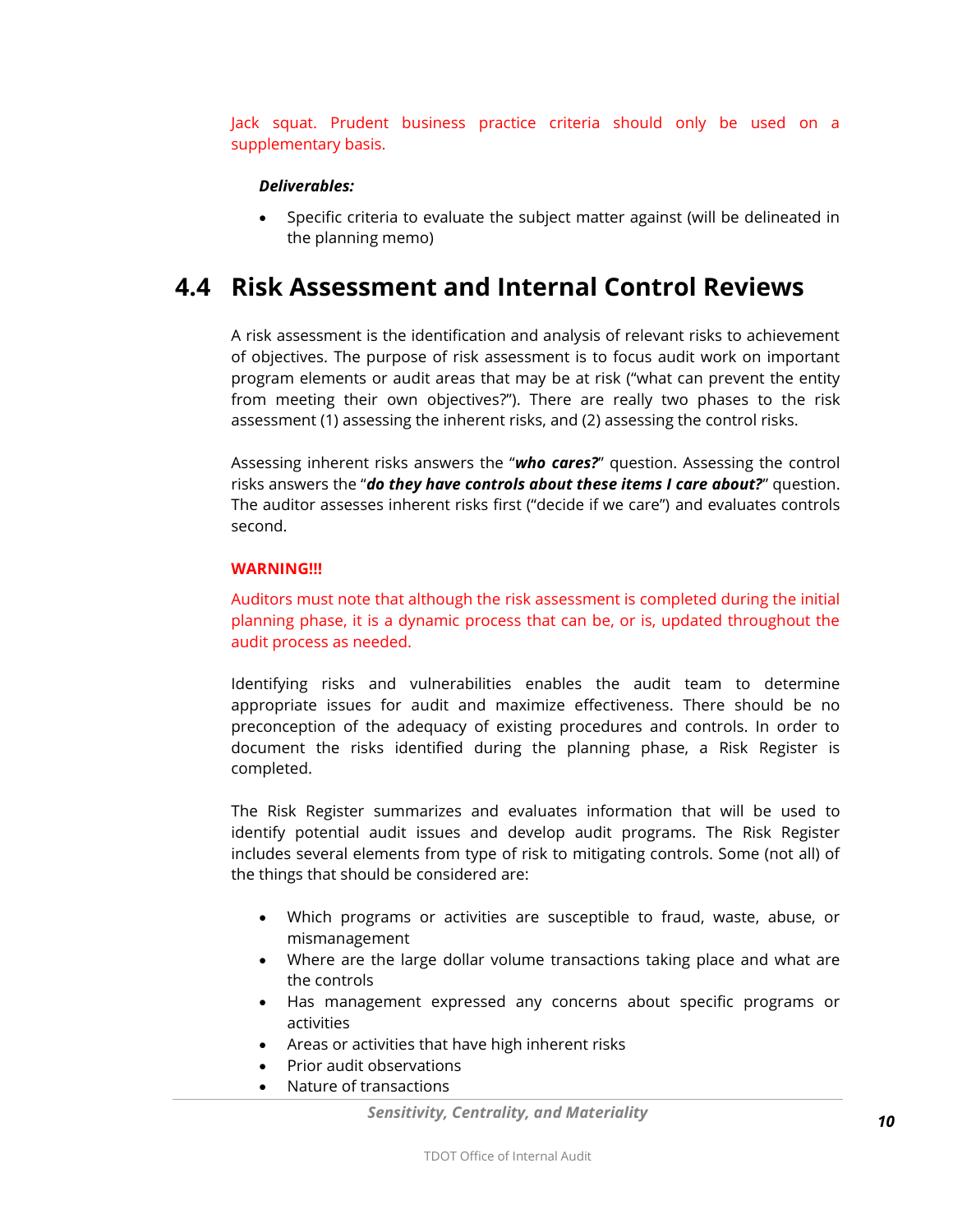- Level of internal controls
- Amount, extent, and type of oversight

#### *Deliverables:*

Risk Register (Appendix E of P&P)

### <span id="page-10-0"></span>**4.5 Refine and Define the Audit Objectives**

At this point in the process, the auditor should have enough information to ascertain what is important and be able to refine and define the specific audit objectives. The specific audit objectives will be finite, testable, and definitive.

**Example of a good audit objective:** "Is TDOT receiving all revenues from oversized permits?"

**Example of a not-so-good audit objective:** "Do TDOT's electronic warnings boards reduce impaired driving?"

#### *Deliverables:*

Specific audit objectives (will be delineated in the planning memo)

### **Audit Objective Setting Hierarchy:**



*Sensitivity, Centrality, and Materiality*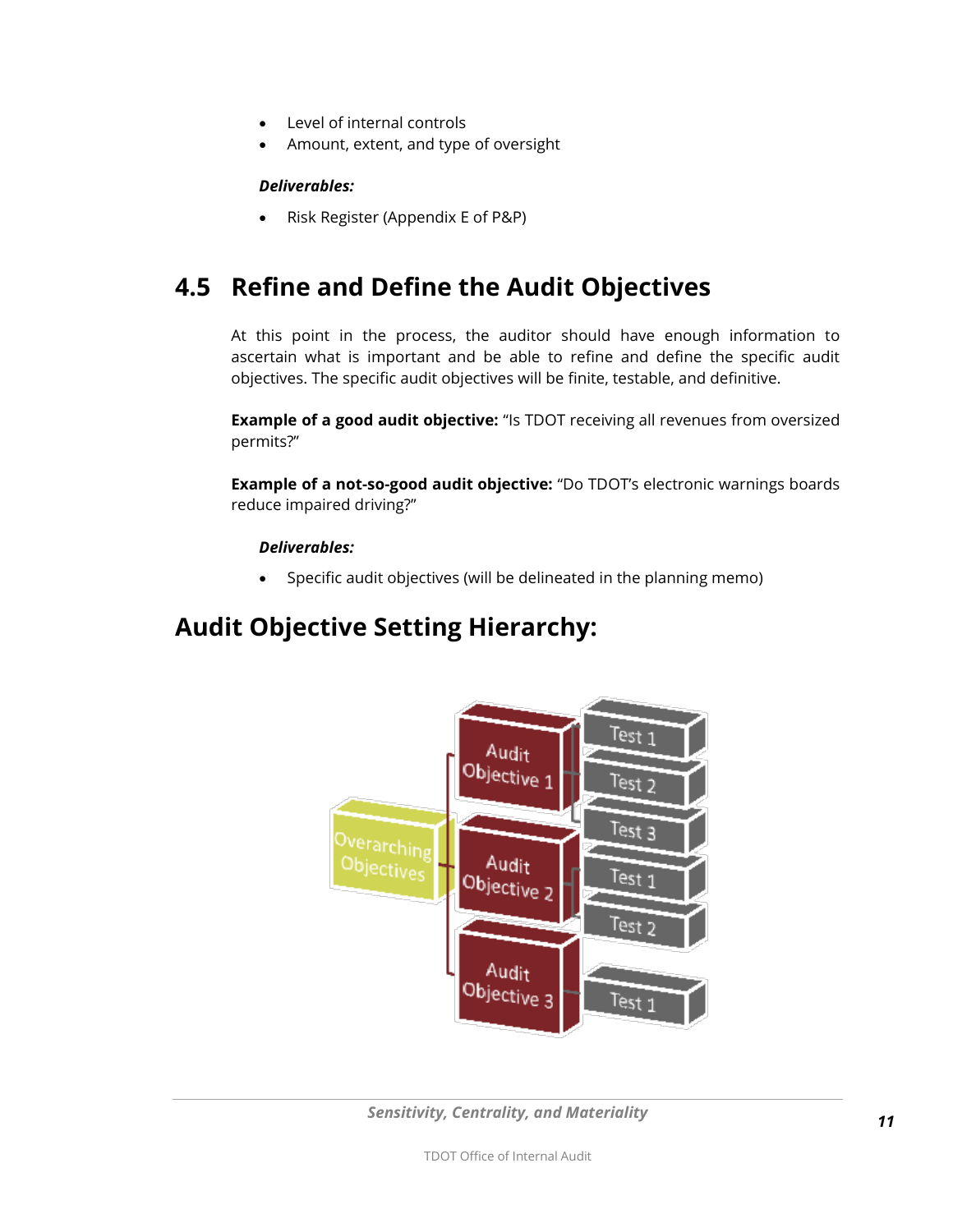### <span id="page-11-0"></span>**4.6 Select Testing Methodologies**

This is the phase where the auditor selects the appropriate audit tests to answer the audit objective question. The methodology defines for the auditor (and the audit team) the answer to the question, "*how will I answer the audit objectives?"* for this engagement*.* The development of the audit program specifies the specific tasks and tests needed to answer the audit objective question. There are three types of tests commonly used by auditors:

- Substantive Tests or Tests of Details
- Test of Controls
- Dual Purpose Tests

Substantive tests provide assurance on risks "while the auditor is there" and control tests provide assurance on "will everything be in order when the auditor is away". In most cases, to satisfy the sufficiency requirement, auditors do both types of tests. Note that methodologies have varying strengths and relevance depending on the audit objectives.

### *Deliverables:*

- A plan to approach the audit objective question
- Specific audit program (will be delineated in the planning memo)
- An estimate of the time needed to complete the test work

### <span id="page-11-1"></span>**4.7 Completing the Planning Phase**

The conclusion of the planning phase is highlighted by the planning memorandum. The planning memorandum documents the essential background information and present key decisions about the objectives and scope. The planning memorandum will provide an audit plan for meeting the objectives of the audit.

A planning memorandum should be created by the auditor in-charge within 30% to 40% of the budgeted project time. The attachments for the Risk Register and the planning memorandum in the electronic working paper database will include the Principal Auditor and Audit Director as a reviewer. Approval should be obtained prior to beginning fieldwork.

After obtaining approvals of the audit plan, the auditor in-charge is responsible for entering the specific audit program steps (Steps D-Z) into the electronic working paper database.

#### *Deliverables:*

Planning Memorandum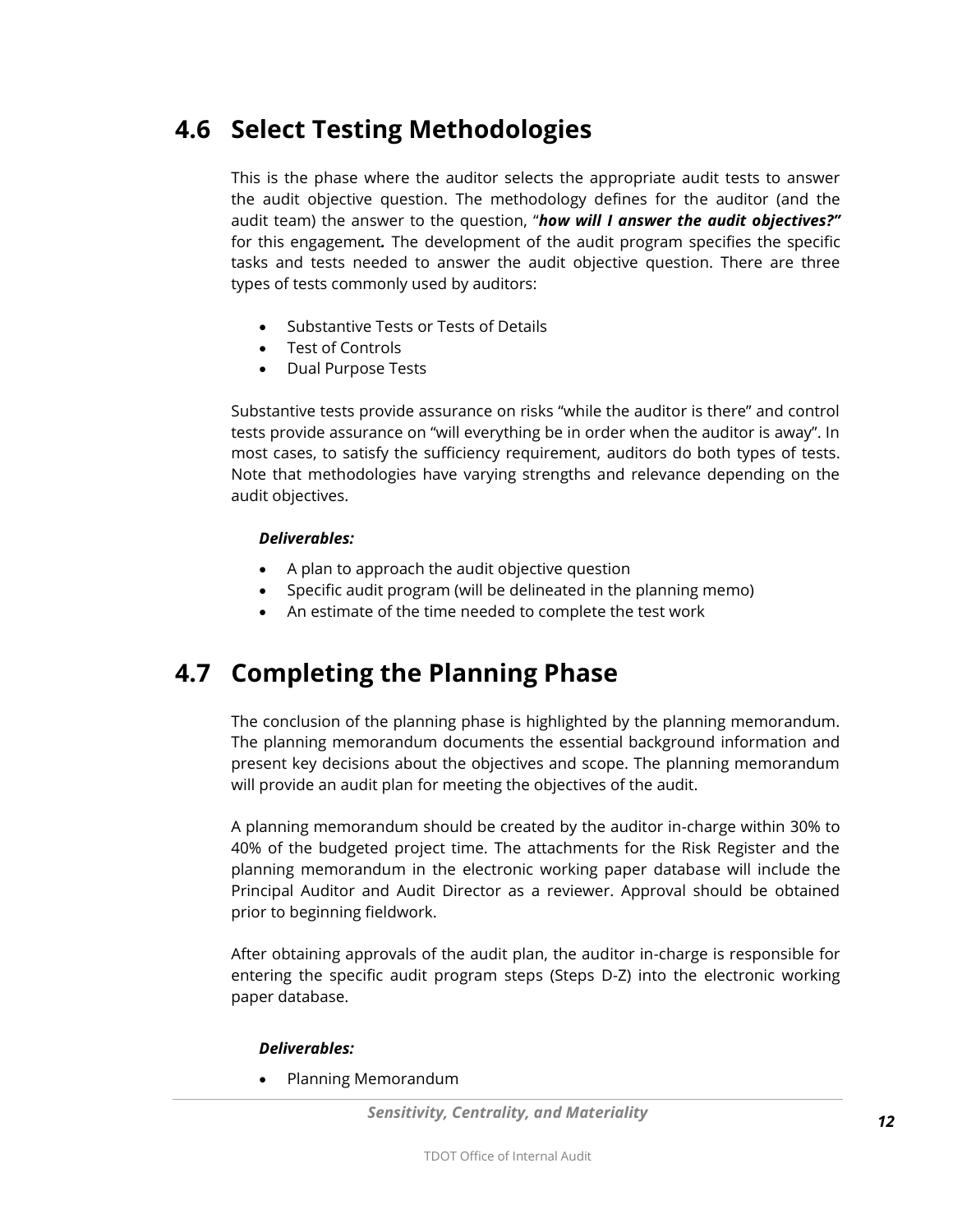- o Final Budget Request
- o Specific Audit Objectives
- o Specific data or information needs

#### **WARNING!!!**

Planning is critical to the end product, and I cannot stress this enough. Auditors cannot turn a bad plan into a great work product. However, a good plan WILL increase audit efficiency because it provides direction to prevent the auditor from pursuing irrelevant work, wasting audit resources, or just doing the wrong thing.

GAS 6.51 and 6.52 provides audit guidance in preparing the audit plan. It is suggested that the auditor review this section regularly to help ensure planning quality.

At this point of the activity, auditors should assess whether they are on-track. Even before fieldwork begins, the auditor should have the final product (the report) in mind. Because auditing is a self-directed activity, it is always a good practice for the auditor to constantly perform a self-assessment. Always ask the questions:

- *What am I doing?*
- *Why am I doing this procedure?*
- *Does the task I am performing help answer the audit objectives?*
- *What will the report look like when I am done?*
- Is the available evidence likely to be sufficient and appropriate for the audit *objectives?*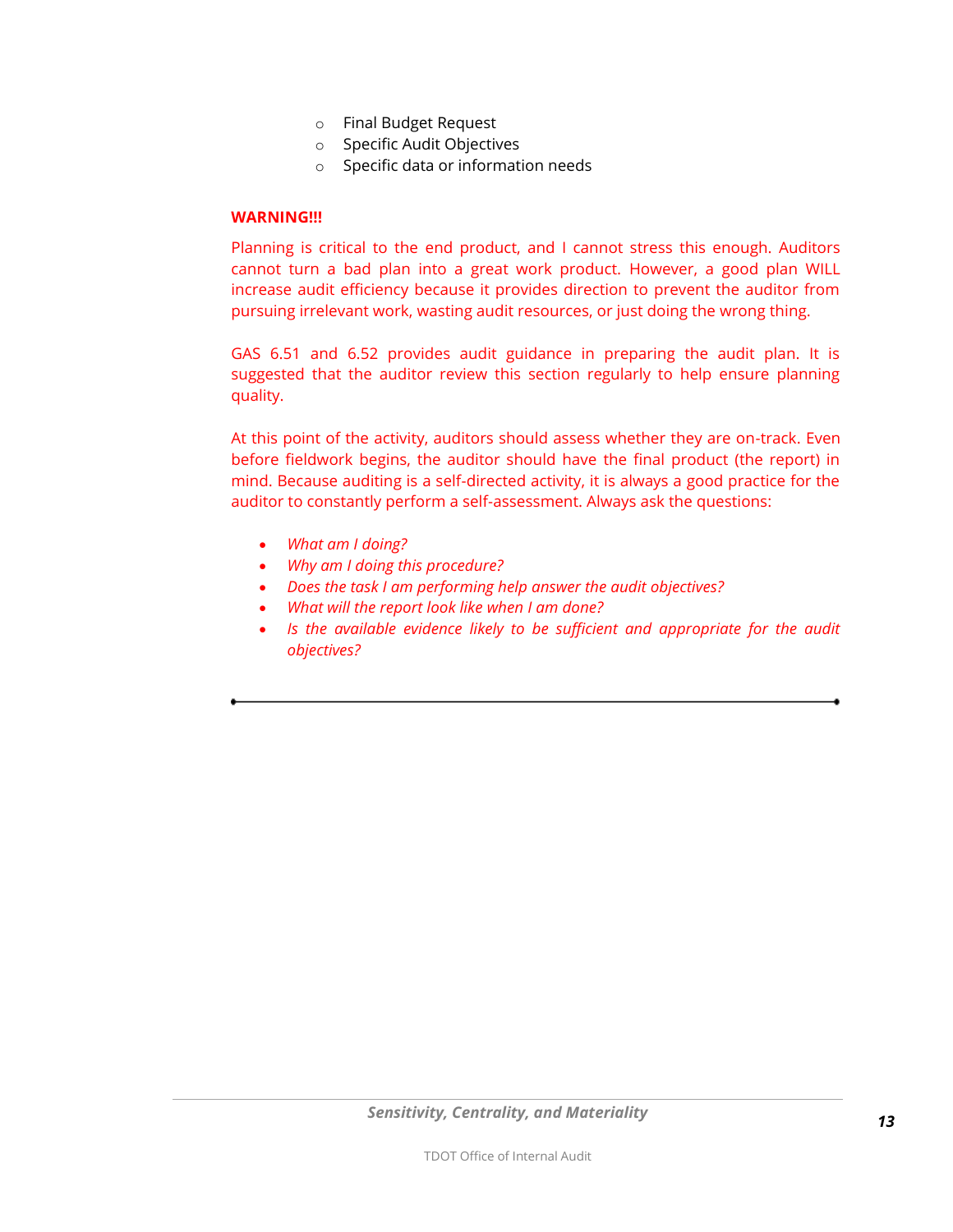<span id="page-13-0"></span>**5 AUDIT FIELDWORK**

Audit fieldwork is the process of gathering evidence, analyzing the evidence, and evaluating that evidence as directed by the approved Audit Procedures. Conclusions derived from the results of the audit tests performed, to address audit objectives, will form the basis for the audit opinion.

Based on the results of the audit planning, the auditor develops an Audit Program that consists of the audit objectives, scope, methodology, and related concerns. An audit program includes detailed audit steps, tasks, and procedures. We use audit programs to design tests and determine whether identified controls were properly designed and functioning as intended. The auditor wants to gain assurance that controls will prevent, eliminate, or minimize identified threats and that those controls are working as designed.

### <span id="page-13-1"></span>**5.1 Specific Audit Program/Plan**

After obtaining approvals of the audit plan (in the planning memorandum), the auditor in-charge is responsible for entering the specific audit program steps (Steps D-Z) into the manual or electronic working paper database.

The audit program guides the lead auditor and the audit staff through the necessary steps that will facilitate completion of audit fieldwork. In fieldwork, auditors obtain and analyze program data and information to determine if the identified controls are working as intended. This is accomplished by completing the audit steps identified in the audit program.

The objective of the fieldwork is to provide assurance when controls are in place and working as intended; to develop audit observations and put recommendations that enable the correction of an improper condition (control design or implementation); or to ascertain where the auditee can benefit from improved operational processes.

#### *Deliverables:*

- Specific Audit Program to address each audit objectives
	- o Detailed audit steps
	- $\circ$  Testing protocol(s) test of controls, test of details, or dual purpose tests
	- o Sampling methodology
	- o Defined exceptions
	- o Criteria
	- o Lead sheets and Test sheets
	- o Supporting documentations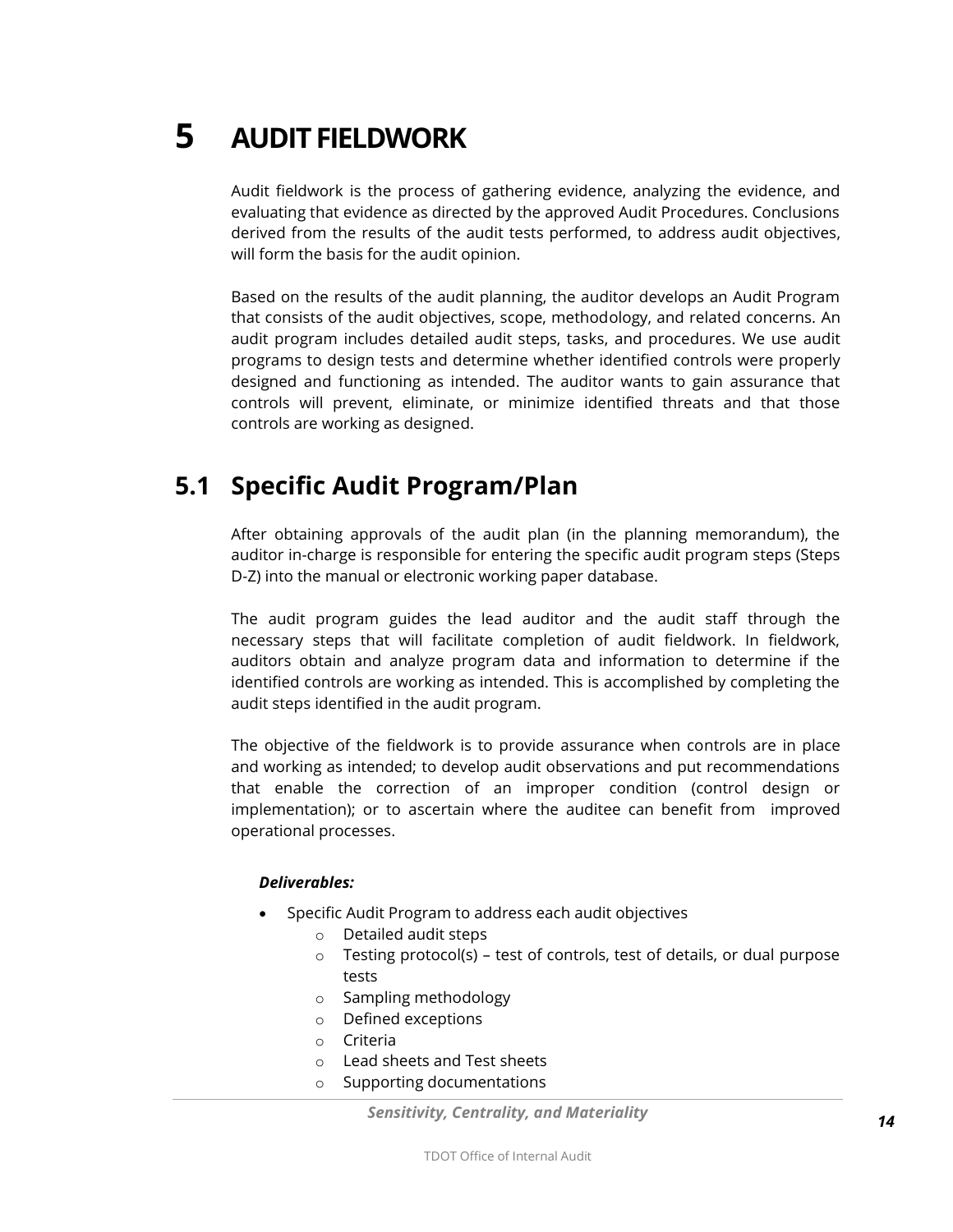Other tasks and procedures (as necessary)

### <span id="page-14-0"></span>**5.2 Documentation**

Throughout the course of the fieldwork, the auditor conducts objective tests, observations, variables testing, or attributes testing to answer the audit objective questions. Professional judgment is used to determine the sufficiency, relevance, competence, and reliability of the evidence. In some cases, multiple tests may have to be deployed to satisfy the audit objectives.

To ensure audit quality standards are met, the auditor documents all the activities associated with conducting this part of the engagement. The documentation should be sufficient to allow an experienced auditor, one that was not involved in the engagement, to understand from the documentation the nature, timing, extent, and results of the procedures performed, the evidence obtained, the source of the evidence, and the conclusions reached. This includes the evidence that supports the auditor's significant judgments and conclusions.

#### *Deliverables:*

Fieldwork documentation of procedures and the record of work done.

#### **WARNING!!!**

Audit work is substantiated by the extent of documentation. The adage, *"if it was not documented, it did not happen"* is never more applicable than in the audit profession. Your documentation is testament of your professional work; it is in your best interest to do the best "documenting" that you can with every engagement.

Audit documentation is like a cat that has nine lives, or a zombie, and will be "resurrected" over and over. Audit leads or the Principal Auditor will conduct the first level reviews (dependent on project staffing) and the Audit Director will have final sign-off. Along the way, expect your work to be scrutinized, criticized, questioned, reassessed, and re-verified. This is the normal process flow for auditing and helps to ensure compliance with internal quality control and GAS requirements. Use these coaching events as learning opportunities to further enhance your own skills and develop your auditing acumen.

### *There is no such thing as an unquestioned work; get used to it.*

To exemplify further the importance of documentation, other professionals will get an opportunity to review your work when we go through our peer review; they too will question your work.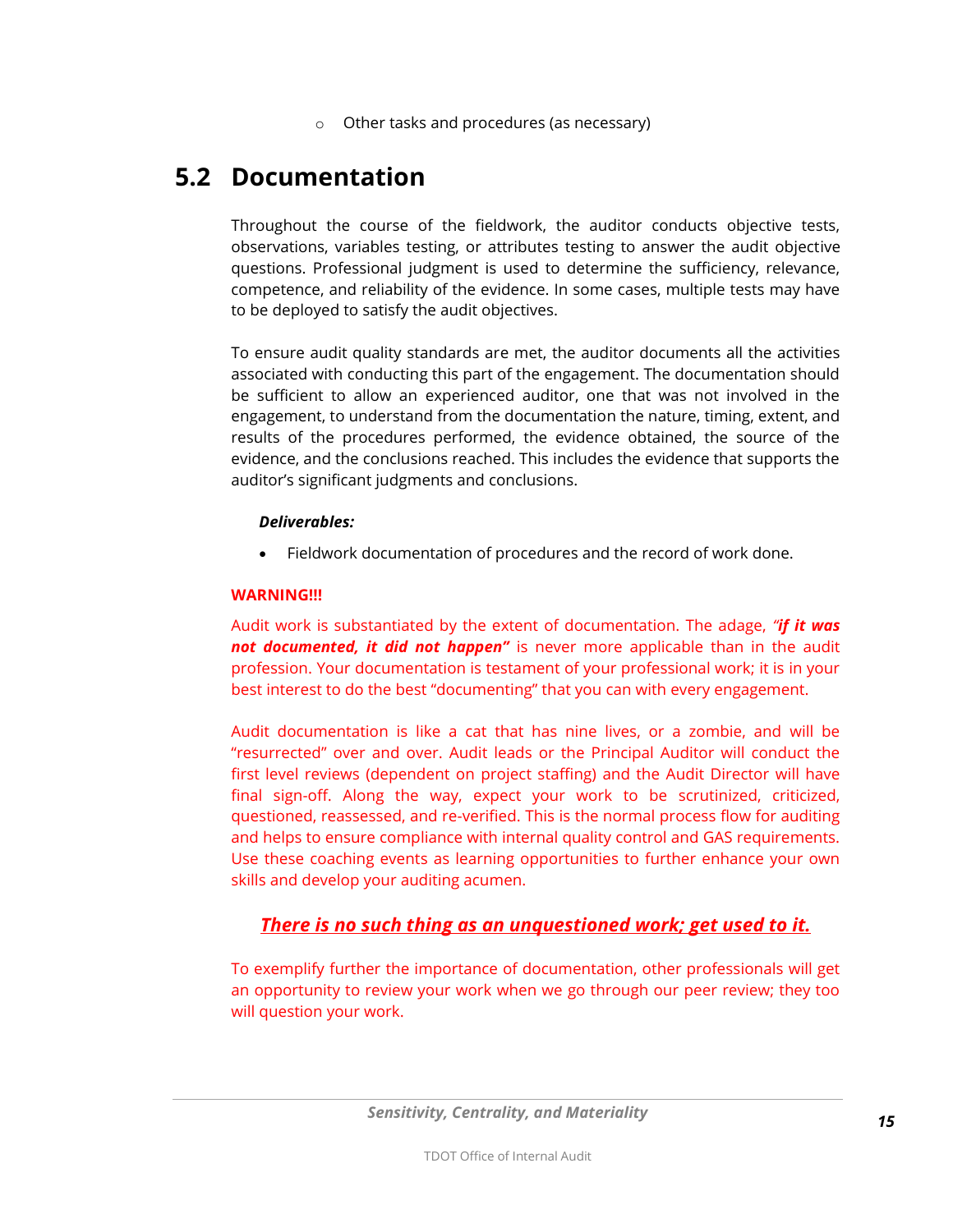### <span id="page-15-0"></span>**5.3 Observation(s)**

During the testing process or as a result of testing, significant issues may be identified or are made aware to the auditor (such as instances of non-compliance, financial misstatements, internal control deficiencies, inaccurate records, unsupported assertions, or even inability to meet program goals). TDOT Internal Audit classifies these issues as *Observations*.

However, before an observation becomes "official" in the audit records, the auditee is always informed of the anomaly and afforded an opportunity to explain, provide input, or provide additional substantiation to provide a reason for the noted exception. Once we have exhausted all avenues for explanation, yet all objective data still points to an irregularity, the issue then becomes a formal observation.

### <span id="page-15-1"></span>**5.4 Elements of an Observation**

There are four key elements of an audit observation and they include: (a) condition, (b) criteria, (c) cause, and (d) impact. Audit observations must include criteria to have a basis for determining that a problem does exist, a condition or situation that was observed, the effect or impact of the condition on the program or objectives, and the root cause of the problem (to the extent that it can be determined). Observations should result in recommendations that resolve the issue and are helpful to management.

Auditors are required to develop the elements of an observation to assist management of the audited entity, or oversight officials of the audited entity, to understand the need for corrective action. The four elements of a well-developed audit finding will include:

| <b>CONDITION</b>   | What was found?                                                                               |
|--------------------|-----------------------------------------------------------------------------------------------|
| <b>CRITERIA</b>    | What standard applied? (Reference and detailed<br>description of what should have been found) |
| <b>CAUSE</b>       | Why did it happen? (be sure to get the "root" cause if<br>possible)                           |
| RISK/IMPACT/EFFECT | What happened or could happen? Dollar value? Effect<br>on service delivery?                   |

#### *Deliverables:*

• Observation sheet(s)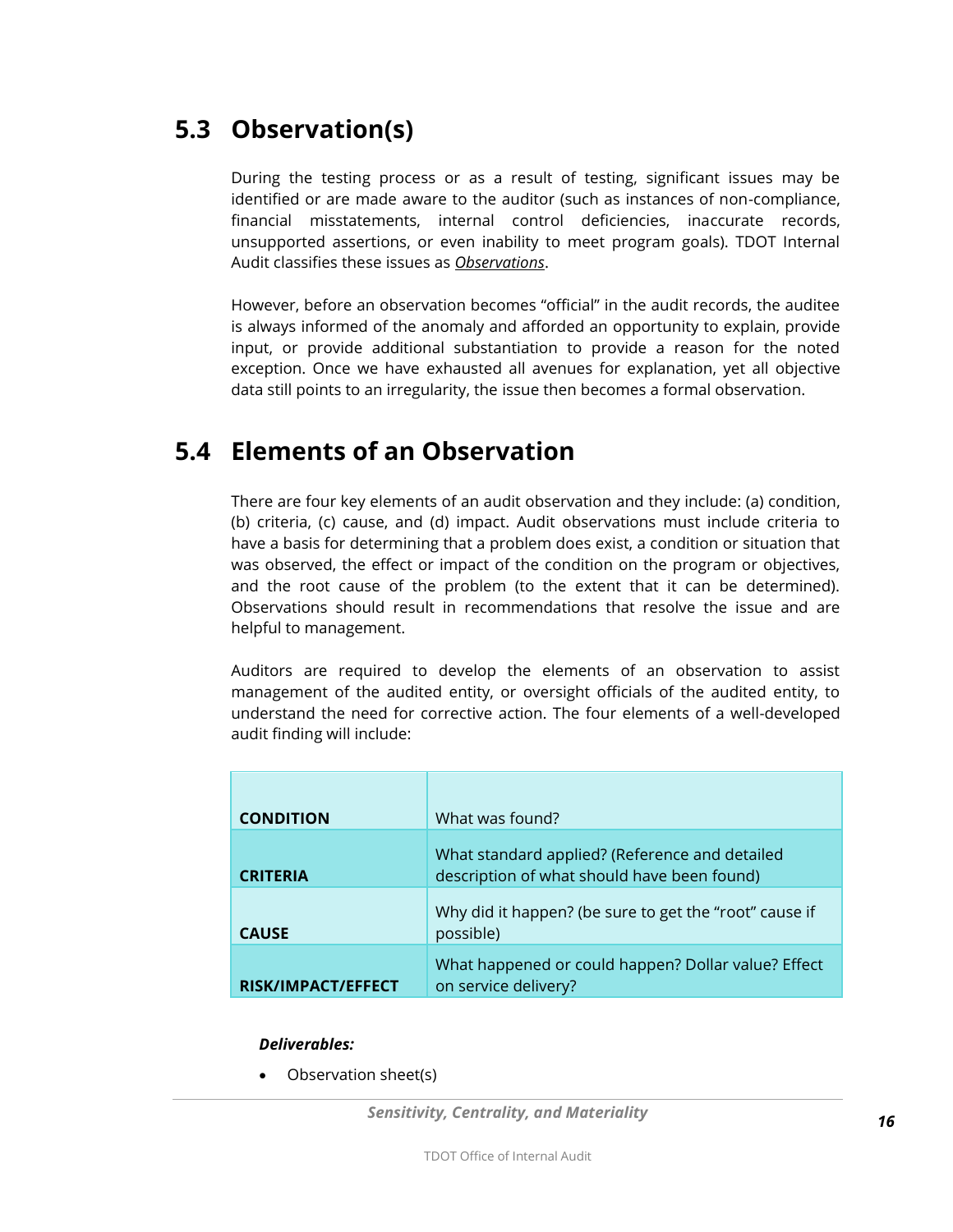### <span id="page-16-0"></span>**5.5 Recommendation(s)**

The auditor should recommend actions to correct deficiencies and other findings identified with the audit. Often, it is necessary to include a *statement of risk or potential exposures*, preferably in quantifiable terms, sufficient to answer the "*so what?"* question. Incorporating the risk statement enhances the validity of the observation and justifies the reason for reporting the observation.

Effective recommendations have the following characteristics:

- A logical flow based on the noted observations
- Directly addressing the noted issues
- Are not phrased in a volatile, antagonistic, or harsh manner
- Clearly state the specific actions needed to correct the issue
- Pragmatic and measurable
- Cost effective and cost beneficial

#### *Deliverables:*

Observation sheet and corresponding recommendations.

### <span id="page-16-1"></span>**5.6 Audit Exit Conference**

The exit conference is a meeting between the internal audit team and client management. The purpose of the exit conference is to provide a medium for discussing audit tests, results, conclusions, observations, and recommendations. The exit conference often occurs after a discussion draft of the audit report has been prepared. Holding the exit conference after the draft has been prepared provides management an opportunity to comment on the specific language that will appear in the final audit report and to correct erroneous details.

At the conclusion of the audit fieldwork and once a discussion draft report is completed and verified, the in-charge auditor will arrange an exit conference with key individuals impacted by the audit observations.

Effective exit conferences have the following characteristics:

- A specific exit conference agenda
- Expression of gratitude by the audit team to the help extended by the auditee
- Highlights of exceptional achievements
- Discussion of audit observations
- Explanation of the required management responses (acknowledgment letter, and response matrix)
- Time allowance for management's response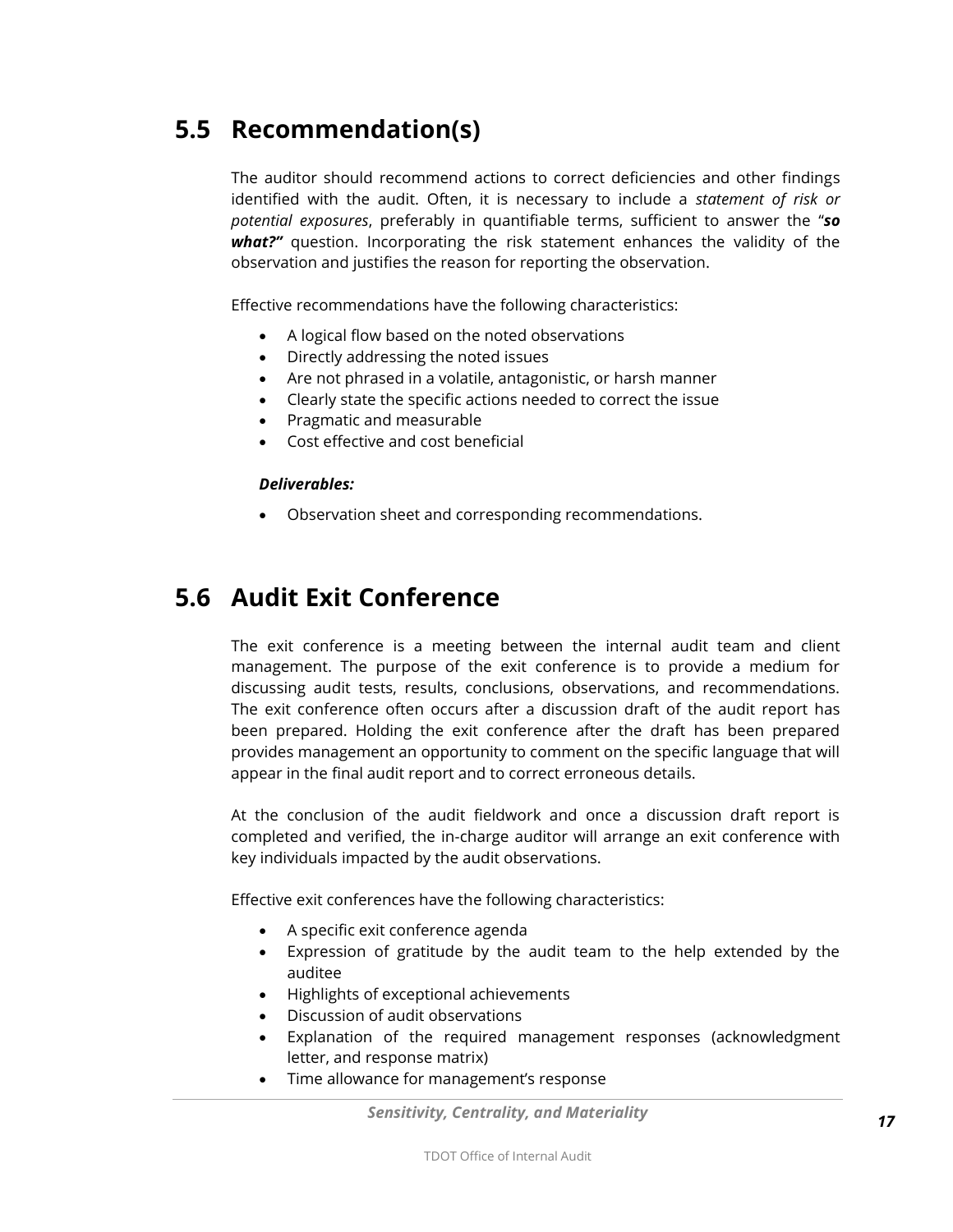Presentation of the discussion draft for review

### *Deliverables:*

- Exit conference agenda
- <span id="page-17-0"></span>• Exit conference documentations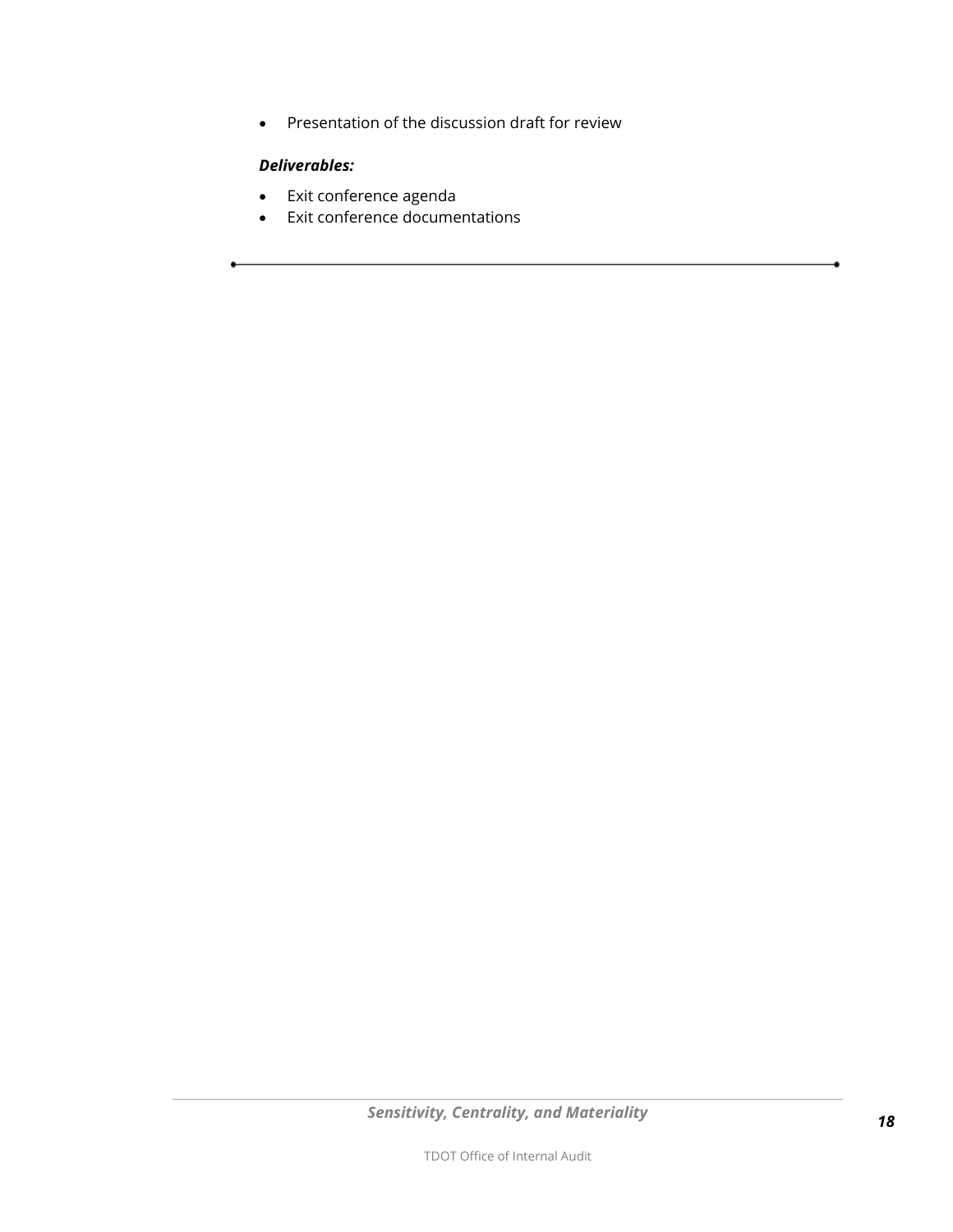## **6 REPORTING**

After every engagement, a draft report (or other form of communication) is completed. The draft report is completed by the audit team (main responsibility to the Auditor-in-Charge) and preliminarily reviewed by the Principal Auditor. Final review is completed by the Director of Audit. While the reporting format is standardized, some variation exists based on the type of engagement.

For specific guidance on reporting, please refer to Chapter 9 of the P&P.

### <span id="page-18-0"></span>**6.1 Discussion Draft Report**

The discussion draft report is generated by the auditor-in-charge. After undergoing internal review and verification, the report is forwarded to the client with the notation that it is a tentative report for discussion purpose only.

Generally, we request the auditee or client management to review the draft and contact IA to discuss the contents within ten business days. The discussion draft will have a warning/reminder not to distribute the report to anyone other than operating management because the report is still in the draft stage, not open for public records requests, and is subject to change.

The discussion draft of the report is reviewed in detail during the exit conference by the audit team and client management. At the exit conference, IA will strive to reach an agreement with the client on conclusions and the approach to be taken by management to implement recommendations.

#### *Deliverables:*

Discussion Draft Report

### <span id="page-18-1"></span>**6.2 Final Report**

The final report is prepared by the Audit Director based on the results of the exit conference and input from the auditee. The client's acknowledgement letter and responses to each recommendation is also incorporated into the final report. Copies of the final report are distributed to the appropriate individuals.

### *Deliverables:*

Final report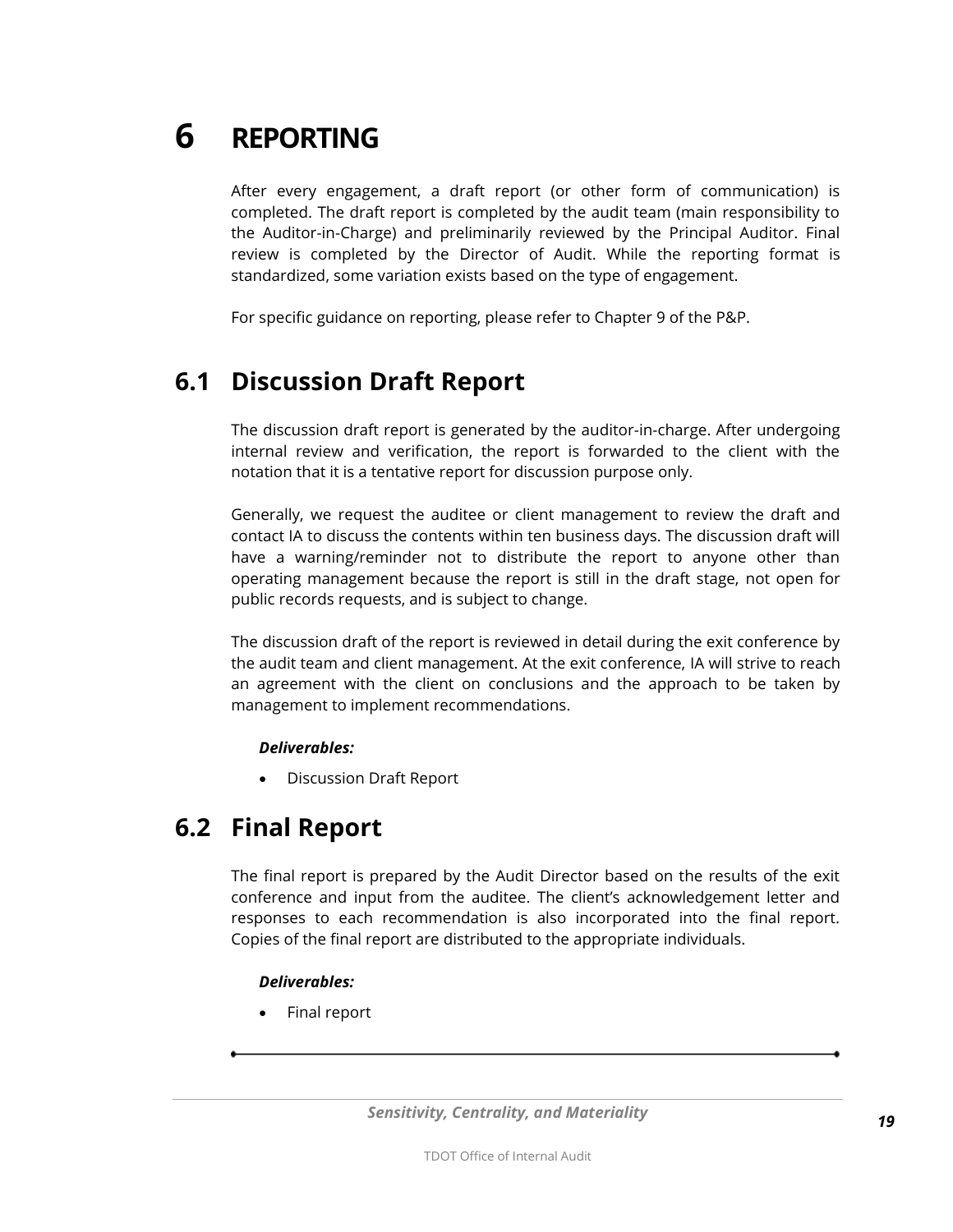## <span id="page-19-0"></span>**7 AUDIT FOLLOW-UP**

To complete the audit cycle, auditors establish a follow-up process to ensure that management actions have been effectively implemented or that senior management has accepted the risk of not taking action.

After a reasonable period, IA will contact the audit client to request a status report on the corrective action taken to date. IA will then evaluate the effectiveness of the corrective action taken and, if necessary, advise the client on alternatives that they can employ to achieve the desired improvements.

In larger, more complex audit situations, directed testing will be conducted to ensure the effectiveness of the corrective action taken. Additional on-site visits and reviews may be performed to ensure adequate implementation of recommendations.

#### *Deliverables:*

- Follow-up audit memorandum report
- Testing documentation (as needed)
- Other documentation to substantiate the follow-up work conducted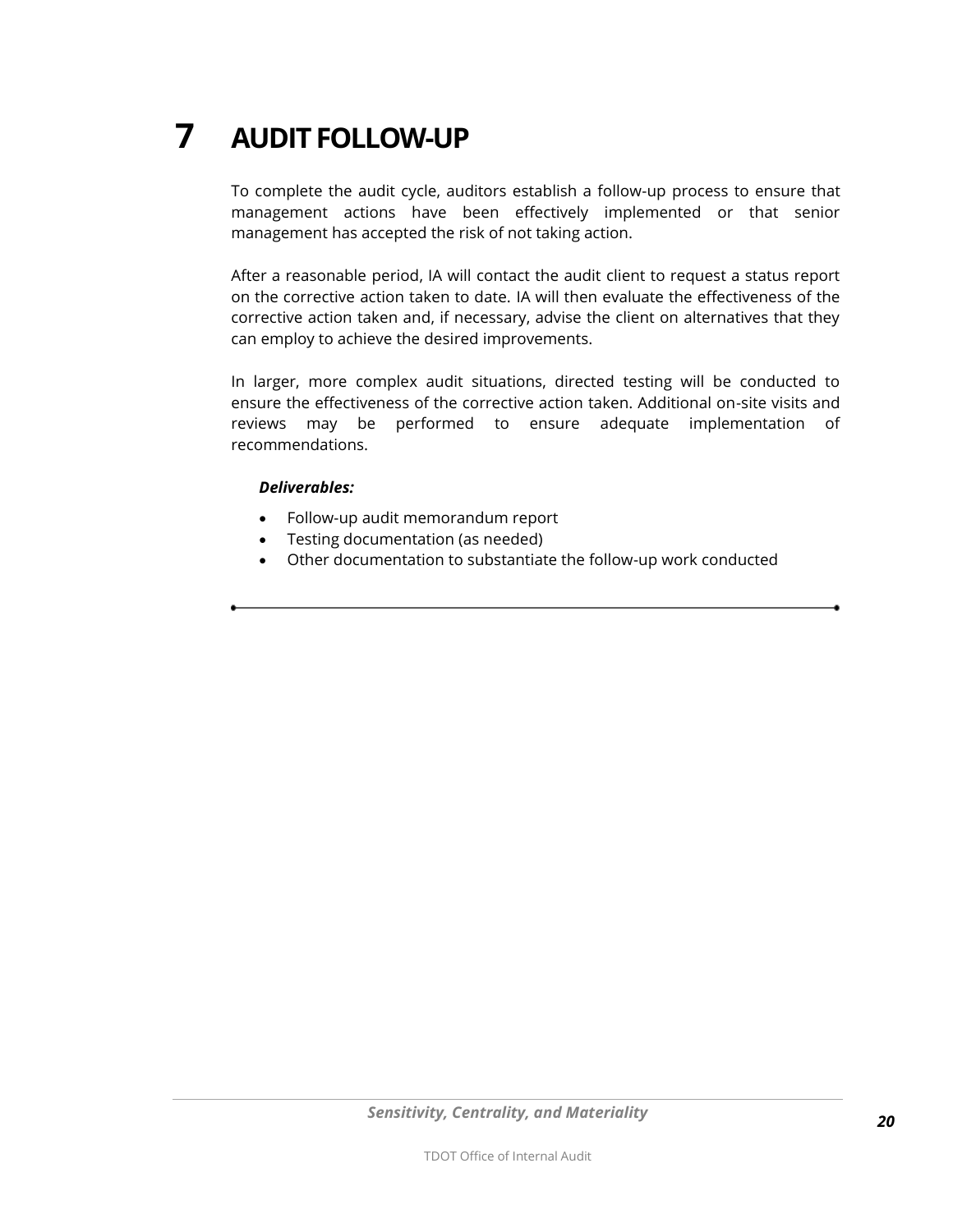<span id="page-20-0"></span>

<span id="page-20-1"></span>*Sensitivity, Centrality, and Materiality*